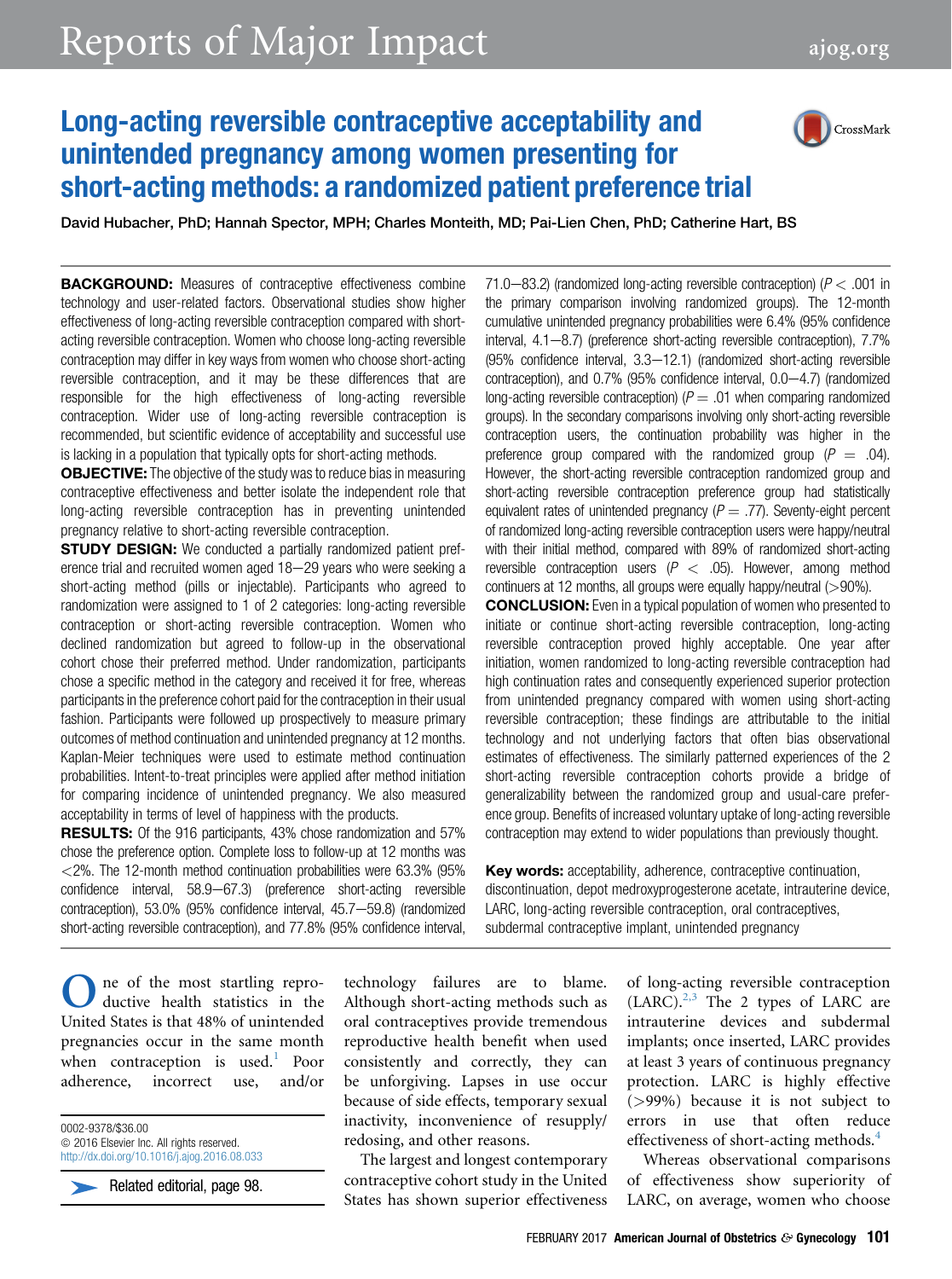LARC may have priorities and needs vastly different from users of shortacting methods. These factors (eg, absolute and unwavering longer-term contraceptive needs) may draw women to LARC and may be the same factors determining contraceptive success, regardless of technology.

General measures of contraceptive effectiveness do not separate the independent roles that technology and userrelated factors may have; nevertheless, it is common to attribute effectiveness solely to the technology. Widely cited economic analyses show higher cost savings with LARC compared with the short-acting methods.<sup>[5,6](#page-8-0)</sup> However, an important cost saving is from the reduction in unintended pregnancy, which can be explained in part by user characteristics and needs, not necessarily just the contraceptive technology.

Newly released prevalence data in the United States show use of short-acting methods is about 4 times higher than LARC use. $^7$  A voluntary decision to try LARC (in lieu of using short-acting methods) could result in high satisfaction, avert unintended pregnancy, decrease the number of elective abortions, and provide substantial public health benefit.

Scientific evidence of LARC acceptability and successful use is lacking in a population that typically opts for short-acting methods. The objective of this study is to isolate the role that LARC may have in preventing unintended pregnancy in a high-risk population and to assess general satisfaction with the products.

## Materials and Methods

We described the background, rationale, and enrollment results of this study in a previous publication.[8](#page-8-0) Briefly, from December 2011 to December 2013, we enrolled participants in an open-label, partially randomized patient preference trial to compare the effectiveness of short-acting reversible contraception (SARC) and LARC. The study was conducted at 3 health centers in North Carolina owned and operated by Planned Parenthood South Atlantic. The study was approved by the federally registered Institutional Review Board of FHI 360, the Protection of Human Subjects Committee.

Only women seeking oral contraceptives or the injectable depot medroxyprogesterone acetate were invited to participate (both new and continuing users), in order to draw from a population that often experiences unintended pregnancy and to measure the potential benefit of LARC uptake with more scientific rigor. (We specifically excluded women who came to Planned Parenthood South Atlantic for LARC).

Potential participants also had to meet the following eligibility criteria:  $18-29$ years of age, sexually active, no previous use of an intrauterine device, no previous use of a subdermal implant, not currently pregnant or seeking a pregnancy termination on the day of screening, and good follow-up prospects (participants had to provide an e-mail address and a currently working cell phone number, and be willing to be contacted).

Clients presenting for pregnancy termination were excluded for a variety of reasons, including insufficient space to conduct study procedures on abortion clinic days and concerns from Planned Parenthood South Atlantic medical leadership that the study would make a client's visit very long and complicated and thus more stressful.

Study staff tested the e-mail address and cell phone number with potential participants during screening to verify that they worked. Women agreed to participate by signing the informed consent document. Participants received standard contraceptive information on the methods available and the out-ofpocket costs of using them.

To better estimate typical patterns of contraceptive use, we did not require any minimum duration of product use, and participants were free to switch methods or stop entirely and continue under observation. Also, we did not have mandatory follow-up clinic visits because such visits might artificially influence contraceptive use patterns.

In this trial, women started on their preferred form of contraception or elected to be randomized to either SARC or LARC. Randomized participants received a

free LARC method or free SARC product for a year. Women in the preference group paid out of pocket for their contraception, had their contraception covered by private insurance, Medicaid, or the Medicaid Be Smart Family Planning Program or were able to use Title X funds (available only at 1 of 3 health centers) to cover some or all of their costs.

If randomly assigned to SARC, participants chose either oral contraceptives or depot medroxyprogesterone acetate (users of depot medroxyprogesterone acetate paid injection fees to Planned Parenthood South Atlantic). If assigned to LARC, participants chose 1 of the following: subdermal implant, levonorgestrel intrauterine system, or a copper intrauterine device. LARC participants were informed they could have the product removed without charge at any time and for any reason.

If participants wanted to change their contraceptives after starting the first dose, the replacement methods were no longer supplied by the project. For those who chose randomization and after revealing the assignment, we asked whether they had hoped for SARC, LARC, or assignment did not matter as long as the product was free.

For randomization, we used opaque, sealed, and sequentially ordered envelopes for each health center. Block sizes of 2, 4, and 6 were randomly assigned and within each block, equal numbers of SARC and LARC assignments were generated in random order. Planned Parenthood South Atlantic staff proceeded to the randomization phase if the participant did not have further questions, agreed to be randomized, and requested that the envelope be opened. No blinding was used for any aspect of the trial.

This trial offered products currently approved by the US Food and Drug Administration and routinely available at Planned Parenthood South Atlantic:

- Intrauterine device marketed in the United States as ParaGard (a T-shaped plastic device containing  $380 \text{ mm}^2$  of copper surface) with approved duration of 10 years.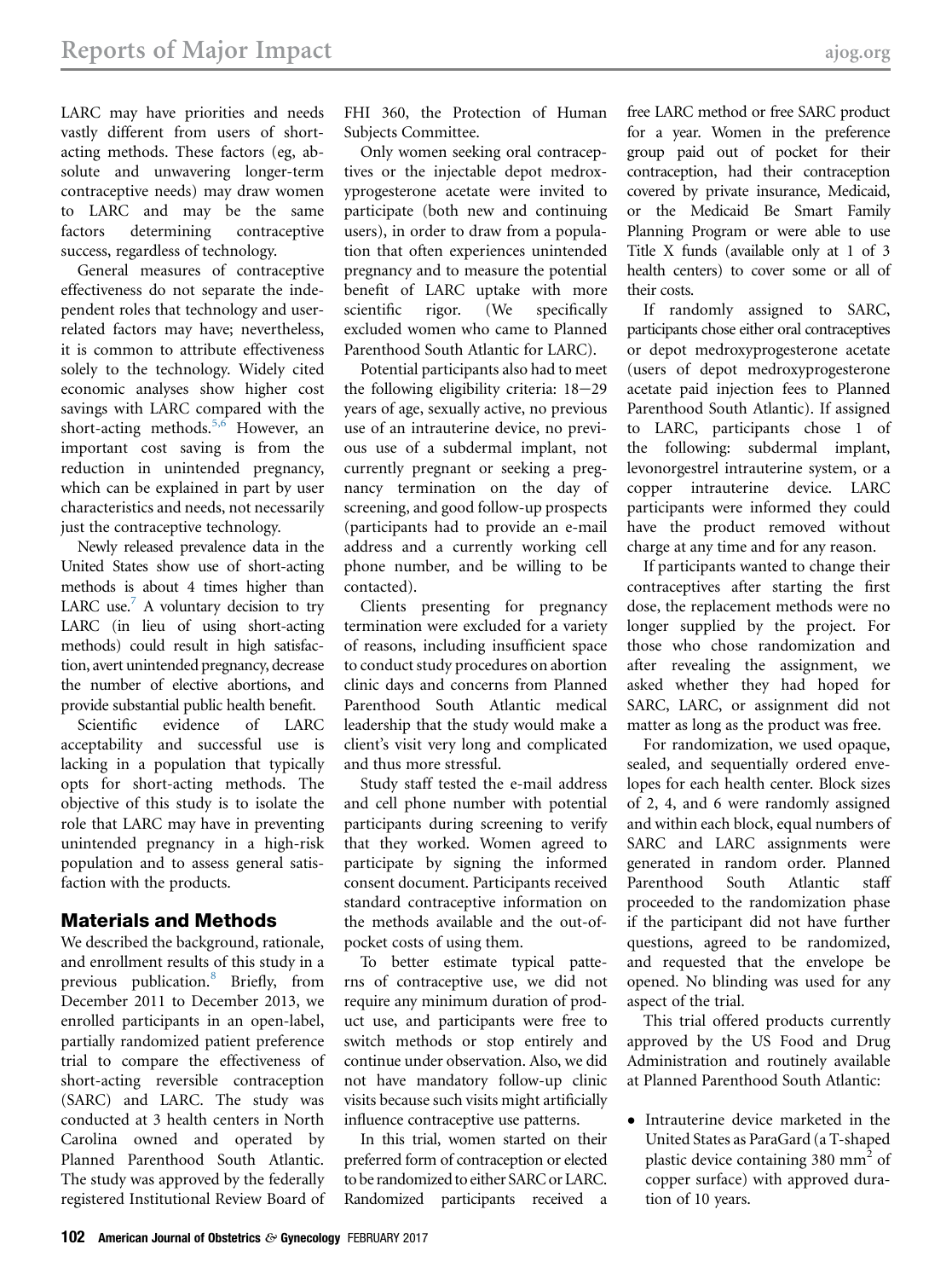- Subdermal contraceptive implant, marketed in the United States as Implanon or Nexplanon (containing 68 mg of etonogestrel) with approved duration of 3 years.
- Intrauterine system, marketed in the United States as Mirena (containing 52 mg of levonorgestrel) with approved duration of 5 years.
- Oral contraceptives (a variety of formulations were available) requiring daily dosing.
- Injectable contraceptive, containing depot medroxyprogesterone acetate (depot medroxyprogesterone acetate) with approved duration of 3 months.

#### Study size

To measure and compare discontinuation rates of LARC and SARC in different arms of the trial, we used published estimates and assumed 38% of SARC users and 19% of LARC users would stop using their product within a year.<sup>[4](#page-8-0)</sup> Based on our desire for 90% power to detect a 2-fold difference in the 12 month continuation rate, a 2-sided log rank test ( $\alpha = .05$ ), and an estimated 10% loss to follow-up, we estimated that each arm (preference SARC, randomized SARC, randomized LARC) needed 150 participants. Because we had no prior experience with partially randomized patient preference trials and did not know what proportion of women would agree to randomization, we proceeded with an abundance of caution and budgeted for 900 participants.

#### Follow-up data collection

If a participant returned for services, we recorded the reason for the visit and any contraceptive method provision, method switching, or LARC removal. Users randomized to SARC who chose oral contraceptives received 3 packs at each visit; quantities taken home by women in the preference group varied according to their individual plans and needs.

We collected data at 6 and 12 months through an online questionnaire to record contraceptive use patterns. Each participant received a \$25 gift card for completing each questionnaire. Women were asked about the main reason for

any method switching/discontinuation, incident pregnancies, and pregnancy plans. In the 12-month questionnaire, we asked participants about overall happiness with their initial method, whether they would ever use the method again, and whether they recommended that a friend/relative try the method; these questions were asked, even if the initial method was no longer being used.

#### Analysis

The primary comparisons for endpoint analyses involved the randomized cohorts: SARC vs LARC. Secondary comparisons examined whether SARC users' experiences (preference vs randomized cohorts) were different. We defined contraceptive discontinuation as the first significant interruption in the use of the original short-acting or long-acting product.

For oral contraceptive users, we relied primarily on self-reports. Women who stated they were no longer using pills were classified as discontinuers, as of 1 day after the self-reported last dose. Some women stated that they were still using oral contraceptives, despite long lapses in use. In these situations, we defined them as discontinuers only if 14 or more days elapsed since taking the last pill; otherwise, they were considered active users.

For depot medroxyprogesterone acetate users, we considered 106 or more days without an injection as a discontinuation event. We relied on evidence of last injection, as documented in clinic visits at Planned Parenthood South Atlantic. For participants who claimed to receive an injection outside Planned Parenthood South Atlantic, we used the self-reported date of that injection. For LARC users, we used data from clinic visits and self-reports of product removal; in discrepant situations, we used Planned Parenthood South Atlantic clinic records for establishing the correct date.

We classified pregnancies as intended if the participant wanted the pregnancy at that time or sooner. Unintended pregnancies were those in which the participant stated she did not want a pregnancy at that time or ever. Pregnancies resulting in an induced abortion were classified as unintended. In most cases we used the self-reported estimated date of pregnancy; however, sometimes clinic visits provided more accurate information. This information was also used for contraceptive discontinuation events.

We used the product limit method to estimate the 12-month cumulative probabilities of method discontinuation and unintended pregnancy for the cohorts and for specific contraceptive choices within those cohorts.<sup>[9](#page-8-0)</sup> In addition, we used Cox's proportional hazards regression<sup>[10](#page-8-0)</sup> as a supporting analysis to control for the potential confounding effects that participants' background factors may have had on the endpoints.

Proportional hazards modeling was used for the following: (1) to explore whether LARC and SARC differences in risks of discontinuation and unintended pregnancy were maintained in the randomized cohort and (2) to determine whether the SARC experiences in the preference vs randomized cohort were indeed similar.

In the modeling exercise, we included only variables that were at least moderately associated with the cohorts  $(P < 1)$ . We used Wilcoxon-Mann-Whitney tests, Fisher exact tests, or  $\chi^2$  tests of association to identify any significant differences of subjects' characteristics between the cohorts. Statistical analyses were performed using SAS 9.3 (SAS Institute, Cary, NC).

For the pregnancy analysis, we applied intent-to-treat principles once the first dose was administered; thus, any unintended pregnancies after method switching or discontinuation were tallied against the first-used method. In routine care, insertion of a long-acting reversible contraceptive and oral/injectable medications SARC are not equivalent options from a patient's perspective; thus, pure intent-to-treat principles (ie, including those who never initiated the assigned regimen) for data analysis are not applicable in this context.

In our study, trying (initiating) a randomly assigned method tests how the contraceptive technologies fend off a variety of threats to subsequent adherence; such factors often have direct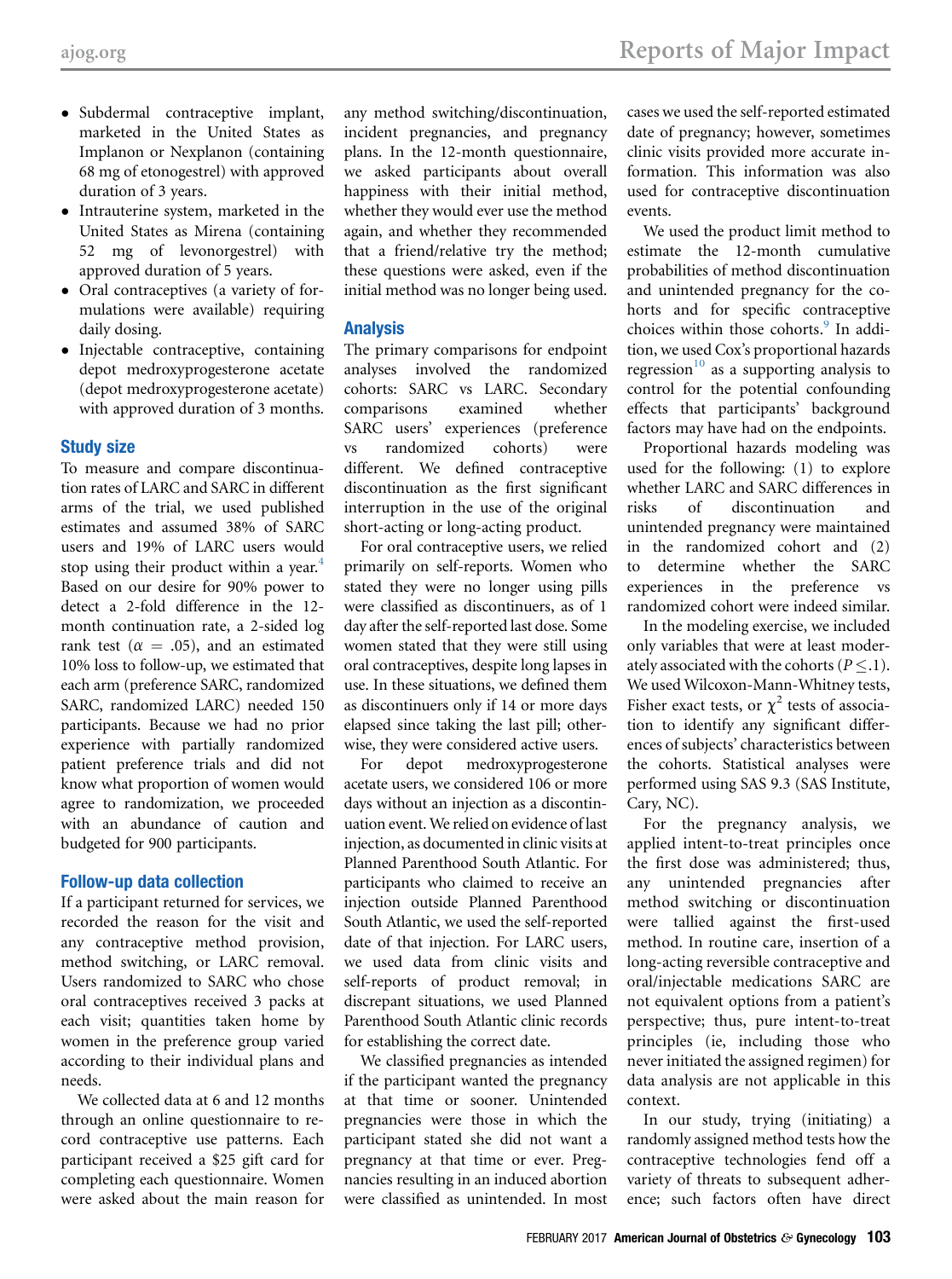

Hubacher et al. LARC acceptability and unintended pregnancy. Am J Obstet Gynecol 2017.

bearing on reproductive health. Our desire to measure satisfaction with LARC (in a population that self-selected to SARC) is also consistent with this analytical approach. Intention-to-treat analytical decisions vary considerably in published reports. $^{11}$  $^{11}$  $^{11}$ 

## **Results**

Staff at Planned Parenthood South Atlantic screened 1092 women for eligibility (Figure 1). A total of 176 subjects were excluded, mostly because of ineligibility ( $n = 170$ ): poor follow-up potential ( $n = 46$ ), initial stated preferences for a method other than oral contraceptives or depot medroxyprogesterone acetate ( $n = 36$ ), previous LARC use  $(n = 24)$ , not being sexually active  $(n = 20)$ , and other reasons  $(n = 44)$ . Of the 916 participants who remained eligible, 57% ( $n = 524$ ) chose to be in the preference cohort of the study and 43% ( $n = 392$ ) asked for random assignment.

We achieved our goal of recruiting at least 150 participants in the 3 study groups (preference SARC, randomized SARC, and randomized LARC).

A total of 896 participants started the contraceptive regimen and formed the cohort. Those who refused to start the randomized assignment (16 of 194 in the LARC group and 1 of 198 in the SARC group) were discontinued from the study, and no further contact was permitted. Ninety-five percent of the cohort completed a 12-month interview. Eleven participants (1.2%) were completely lost to follow-up. Two participants chose LARC in the preference cohort, but this quantity was insufficient for further analysis.

Cohort participants in the preference SARC, randomized SARC, and randomized LARC groups were similar in terms of age, marital status, race, ethnicity, education, pregnancy history, and other variables; approximately 25% had a previous abortion [\(Table 1](#page-4-0)).

Nearly half of women in the randomized groups did not have health insurance, compared with 36% in the preference SARC group ( $P < .05$ ). The proportion of women desiring a future child in the randomized LARC group (77%) was lower than the other cohorts ( $P < .05$ ), although the ideal timing of a future pregnancy was similar. Participants in the preference SARC group had the longest relationships with the current partner  $(P < .05)$ .

In the primary comparisons among randomized participants, 12-month method continuation probabilities were 53.0% (95% confidence interval, 45.7-59.8) for SARC users and 77.8%  $(95\% \text{ confidence interval}, 70.9-83.2)$ for LARC users  $(P < .001)$  [\(Table 2\)](#page-6-0). SARC users in the randomized group had a higher incidence of unintended pregnancy compared with the LARC cohort ( $P = .01$ ).<br>In the second

the secondary comparisons involving only SARC users, the continuation probability was higher in the preference group (63.3% [95% confidence interval,  $58.9-67.3$ ] compared with the randomized group (53.0% [95% confidence interval, 45.7-59.8)]  $P = .04$ . However, the SARC randomized group and randomized SARC preference group had statistically equivalent rates of unintended pregnancy ( $P = .77$ ).

For specific products, depot medroxyprogesterone acetate users had the lowest continuation probabilities; the subdermal implant and the intrauterine device (combining the 2 types of intrauterine products) had the highest. Graphically, the pattern of unintended pregnancy for preference and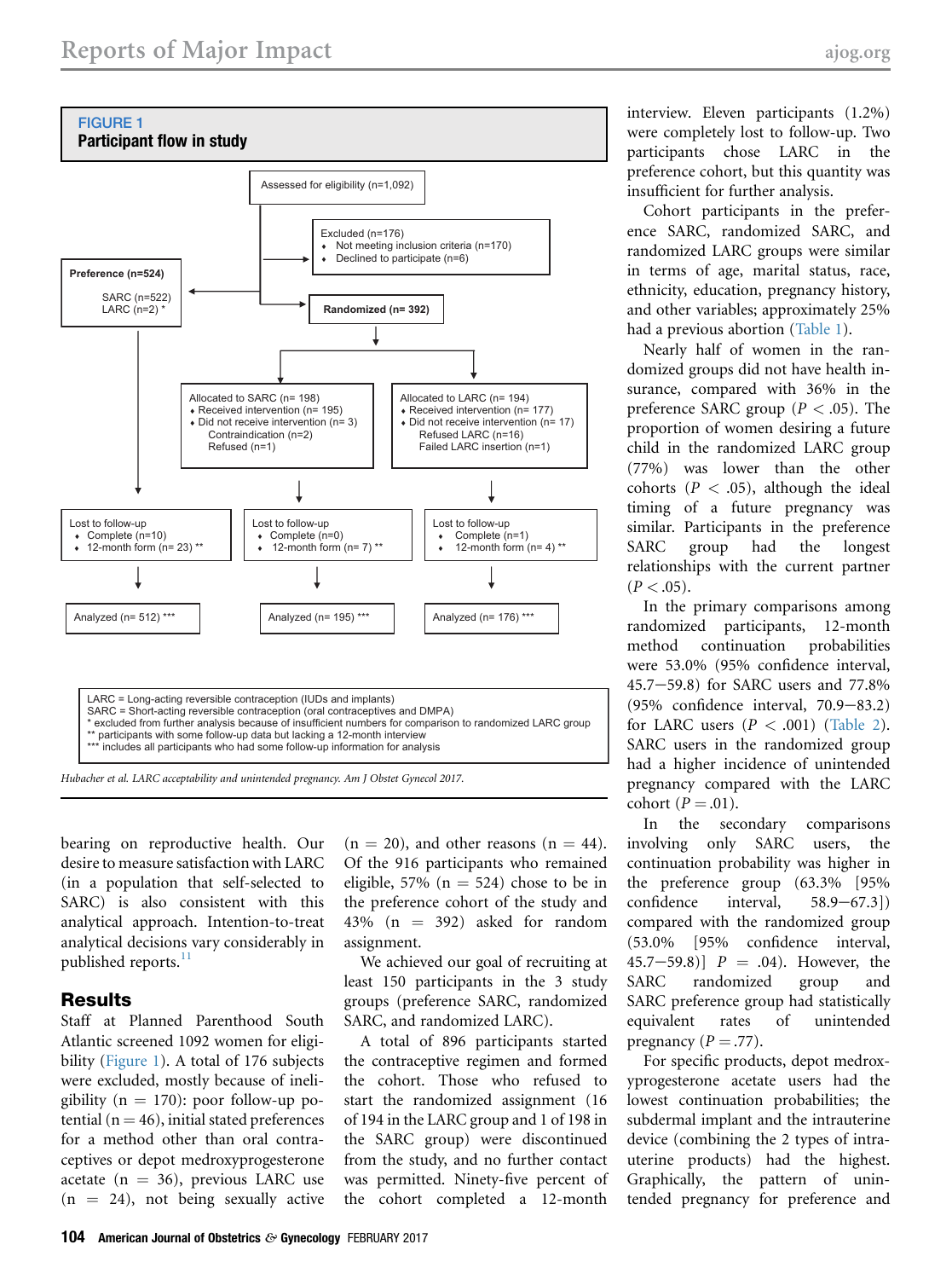#### <span id="page-4-0"></span>TABLE 1 Participant characteristics by study cohort

| Characteristic<br>Age<br><b>Marital status</b><br>Single<br>Married<br>Divorced/separated<br>Months with current partner<br>Race/ethnicity <sup>b</sup><br>Hispanic<br>Non-Hispanic, white | $(n = 522)$<br>n, %, or median<br>$(Q1 - Q3)$<br>$23(21 - 26)$<br>443 (84.9)<br>63 (12.1)<br>16(3.1)<br>$15(6 - 36)$<br>68 (13.1) | $(n = 195)$<br>n, %, or median<br>$(Q1 - Q3)$<br>$23(21 - 26)$<br>168 (86.2)<br>18(9.2)<br>9(4.6)<br>$11(3-25)$ | $(n = 177)$<br>n, %, or median<br>$(Q1 - Q3)$<br>$23(21 - 26)$<br>149 (84.2)<br>18 (10.2)<br>10(5.6)<br>$12(4-36)$ | Randomized<br>groups<br>.45<br>.85 | <b>SARC</b><br>groups<br>.26<br>.37 |
|--------------------------------------------------------------------------------------------------------------------------------------------------------------------------------------------|-----------------------------------------------------------------------------------------------------------------------------------|-----------------------------------------------------------------------------------------------------------------|--------------------------------------------------------------------------------------------------------------------|------------------------------------|-------------------------------------|
|                                                                                                                                                                                            |                                                                                                                                   |                                                                                                                 |                                                                                                                    |                                    |                                     |
|                                                                                                                                                                                            |                                                                                                                                   |                                                                                                                 |                                                                                                                    |                                    |                                     |
|                                                                                                                                                                                            |                                                                                                                                   |                                                                                                                 |                                                                                                                    |                                    |                                     |
|                                                                                                                                                                                            |                                                                                                                                   |                                                                                                                 |                                                                                                                    |                                    |                                     |
|                                                                                                                                                                                            |                                                                                                                                   |                                                                                                                 |                                                                                                                    |                                    |                                     |
|                                                                                                                                                                                            |                                                                                                                                   |                                                                                                                 |                                                                                                                    |                                    |                                     |
|                                                                                                                                                                                            |                                                                                                                                   |                                                                                                                 |                                                                                                                    | .24                                | < 0.01                              |
|                                                                                                                                                                                            |                                                                                                                                   |                                                                                                                 |                                                                                                                    |                                    |                                     |
|                                                                                                                                                                                            |                                                                                                                                   | 30 (15.4)                                                                                                       | 14(7.9)                                                                                                            | .09                                | .58                                 |
|                                                                                                                                                                                            | 269 (51.8)                                                                                                                        | 111 (62.7)<br>105 (53.8)                                                                                        |                                                                                                                    |                                    |                                     |
| Non-Hispanic, black                                                                                                                                                                        | 124 (23.9)                                                                                                                        | 44 (22.6)                                                                                                       | 34 (19.2)                                                                                                          |                                    |                                     |
| All other single and multiple race<br>(non-Hispanic only)                                                                                                                                  | 58 (11.2)                                                                                                                         | 16(8.2)                                                                                                         | 18 (10.2)                                                                                                          |                                    |                                     |
| <b>Education attainment</b>                                                                                                                                                                |                                                                                                                                   |                                                                                                                 |                                                                                                                    |                                    |                                     |
| Not complete high school                                                                                                                                                                   | 20(3.8)                                                                                                                           | 7(3.6)                                                                                                          | 9(5.1)                                                                                                             | .65                                | .34                                 |
| High school                                                                                                                                                                                | 199 (38.1)                                                                                                                        | 82 (42.1)                                                                                                       | 73 (41.2)                                                                                                          |                                    |                                     |
| Post-high school                                                                                                                                                                           | 102 (19.5)                                                                                                                        | 26 (13.3)                                                                                                       | 30 (16.9)                                                                                                          |                                    |                                     |
| College                                                                                                                                                                                    | 157 (30.1)                                                                                                                        | 66 (33.8)                                                                                                       | 57 (32.2)                                                                                                          |                                    |                                     |
| Graduate school                                                                                                                                                                            | 44 (8.4)                                                                                                                          | 14 (7.2)                                                                                                        | 8(4.5)                                                                                                             |                                    |                                     |
| Currently working                                                                                                                                                                          | 361 (69.2)                                                                                                                        | 148 (75.9)                                                                                                      | 136 (76.8)                                                                                                         | .83                                | .08                                 |
| Health insurance                                                                                                                                                                           |                                                                                                                                   |                                                                                                                 |                                                                                                                    |                                    |                                     |
| None                                                                                                                                                                                       | 189 (36.2)                                                                                                                        | 93 (47.7)                                                                                                       | 84 (47.5)                                                                                                          | .93                                | .01                                 |
| Private                                                                                                                                                                                    | 266 (51)                                                                                                                          | 87 (44.6)                                                                                                       | 76 (42.9)                                                                                                          |                                    |                                     |
| Medicaid                                                                                                                                                                                   | 45 (8.6)                                                                                                                          | 7(3.6)                                                                                                          | 8(4.5)                                                                                                             |                                    |                                     |
| <b>Other</b>                                                                                                                                                                               | 22(4.2)                                                                                                                           | 8(4.1)                                                                                                          | 9(5.1)                                                                                                             |                                    |                                     |
| Reproductive health                                                                                                                                                                        |                                                                                                                                   |                                                                                                                 |                                                                                                                    |                                    |                                     |
| Previous unintended pregnancy                                                                                                                                                              | 134 (25.7)                                                                                                                        | 59 (30.3)                                                                                                       | 59 (33.3)                                                                                                          | .52                                | .22                                 |
| Ever had an abortion                                                                                                                                                                       | 122 (23.4)                                                                                                                        | 53 (27.2)                                                                                                       | 53 (29.9)                                                                                                          | .45                                | .45                                 |
| Number of previous pregnancies                                                                                                                                                             |                                                                                                                                   |                                                                                                                 |                                                                                                                    |                                    |                                     |
| 0                                                                                                                                                                                          | 366 (70.1)                                                                                                                        | 123 (63.1)                                                                                                      | 110 (62.1)                                                                                                         | .70                                | .10                                 |
| 1                                                                                                                                                                                          | 95 (18.2)                                                                                                                         | 47 (24.1)                                                                                                       | 38 (21.5)                                                                                                          |                                    |                                     |
| 2                                                                                                                                                                                          | 33(6.3)                                                                                                                           | 14(7.2)                                                                                                         | 18 (10.2)                                                                                                          |                                    |                                     |
| 3 or more                                                                                                                                                                                  | 28(5.4)                                                                                                                           | 11(5.6)                                                                                                         | 11(6.2)                                                                                                            |                                    |                                     |
| Months since last pregnancy ended                                                                                                                                                          | $15(3 - 37)$                                                                                                                      | $9(1-23)$                                                                                                       | $10(1-31)$                                                                                                         | .99                                | .04                                 |
| Currently menstruating                                                                                                                                                                     | 98 (18.8)                                                                                                                         | 34 (17.4)                                                                                                       | 35 (19.8)                                                                                                          | .56                                | .68                                 |
| Wants more children                                                                                                                                                                        | 440 (84.3)                                                                                                                        | 170 (87.2)                                                                                                      | 136 (76.8)                                                                                                         | < 0.01                             | .33                                 |
| Months from today when pregnancy is<br>desired                                                                                                                                             | $60(36 - 96)$                                                                                                                     | $60(48 - 96)$                                                                                                   | $60(48 - 98)$                                                                                                      | .77                                | .11                                 |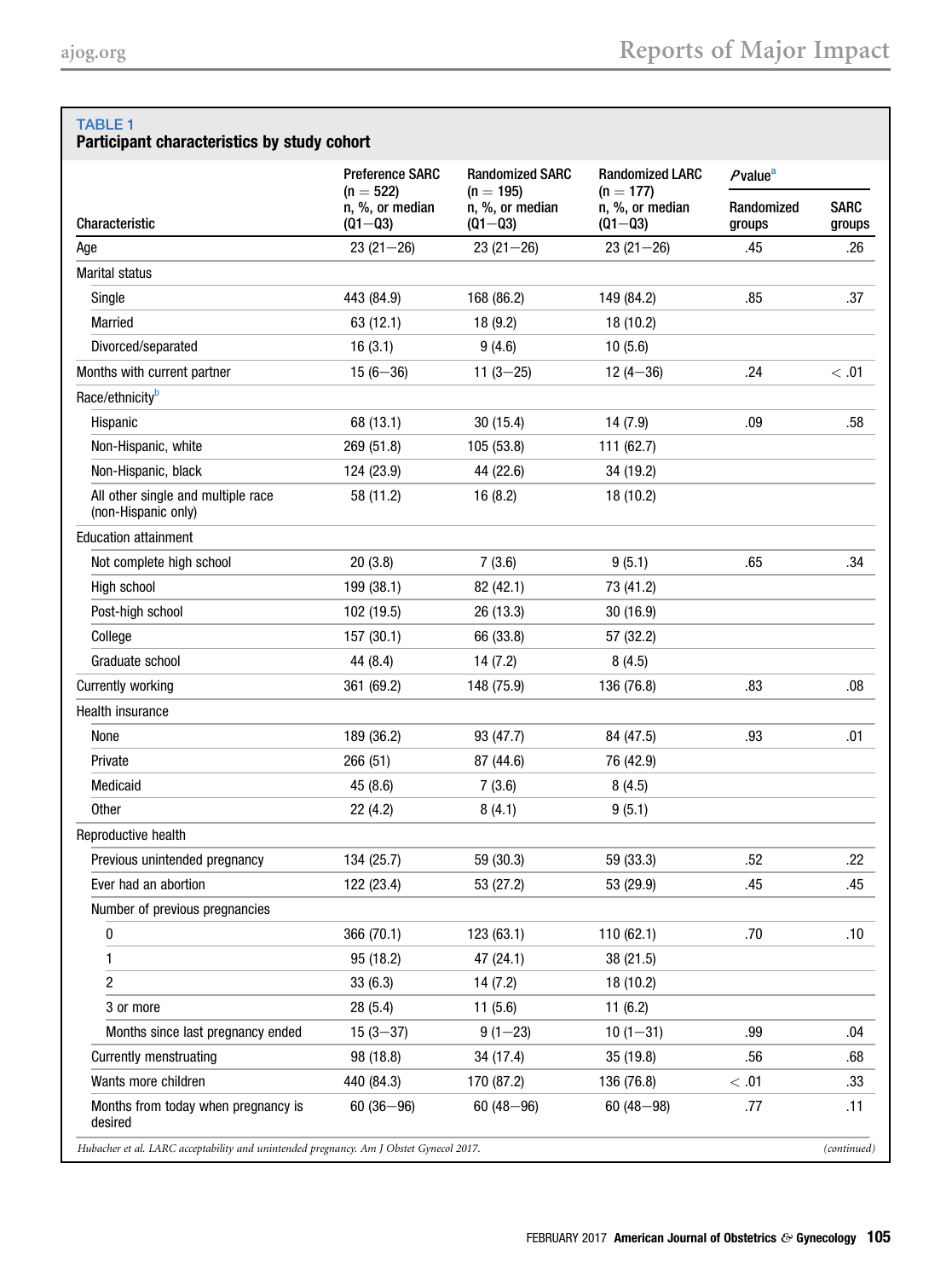#### <span id="page-5-0"></span>TABLE 1

# Participant characteristics by study cohort (continued)

|                                     | <b>Preference SARC</b>                        | <b>Randomized SARC</b>                        | <b>Randomized LARC</b>                        | $P$ value $^{\rm a}$ |                       |  |
|-------------------------------------|-----------------------------------------------|-----------------------------------------------|-----------------------------------------------|----------------------|-----------------------|--|
| Characteristic                      | $(n = 522)$<br>n, %, or median<br>$(Q1 - Q3)$ | $(n = 195)$<br>n, %, or median<br>$(Q1 - Q3)$ | $(n = 177)$<br>n, %, or median<br>$(Q1 - Q3)$ | Randomized<br>groups | <b>SARC</b><br>groups |  |
| Motivation to opt for randomization |                                               |                                               |                                               |                      |                       |  |
| To receive free SARC                | NА                                            | 32 (16.4)                                     | 9(5.1)                                        | < 0.01               | <b>NA</b>             |  |
| To receive free LARC                |                                               | 41 (21.0)                                     | 67 (37.9)                                     |                      |                       |  |
| To receive any free method          |                                               | 122 (62.6)                                    | 101 (57.0)                                    |                      |                       |  |

Preference SARC consisted of 423 oral contraceptives users and 99 DMPA users. Randomized SARC consisted of 147 oral contraceptive users and 48 DMPA users. Randomized LARC consisted of 120 Mirena users, 6 ParaGard users, and 51 Implanon/Nexplanon users.

DMPA, depot medroxyprogesterone acetate (3 month injectable); LARC, long-acting reversible contraception; Q, quartile; SARC, short-acting reversible contraception.

<sup>a</sup> For categorical variables, an exact test was used for any cell number <5, and  $\chi^2$  tests was used for all cells  $\geq$ 5; for continuous variables, a Wilcoxon test was used; <sup>b</sup> Three participants did not report their race/ethnicity.

Hubacher et al. LARC acceptability and unintended pregnancy. Am J Obstet Gynecol 2017.

randomized SARC users was similar and on a far different path compared with LARC users ([Figure 2\)](#page-7-0).

In the supporting analysis using proportional hazards modeling in the randomized cohort, we controlled for age, Hispanic ethnicity, education, motivation to opt for randomization, and desire for more children. Compared with LARC users, SARC users were more likely to discontinue from the assigned contraception with an adjusted hazard ratio of 2.3 (95% confidence interval,  $1.6-3.5$ ) and also more likely to experience unintended pregnancy (adjusted hazard ratio, 11.6 [95% confidence interval, 1.4-97.0]) (data not shown).

In comparing the experiences of the preference SARC cohort with the randomized SARC cohort, we controlled for Hispanic ethnicity, education, months with current partner, health insurance, and employment status: the risks of discontinuation between these 2 cohorts were statistically similar (adjusted hazard ratio, 0.8 [95% confidence interval,  $0.6-1.0$ ]), and the risks of unintended pregnancy were also statistically similar (adjusted hazard ratio, 1.0 [95% confidence interval,  $0.5-2.1$ ]) (data not shown).

About 78% of participants randomized to LARC were happy/neutral with their initial method; however, this level was significantly lower than SARC users ([Table 3\)](#page-7-0). Yet among the subset of participants still using the original method at 12 months, happiness rates  $(88-92%)$  were similar across the cohorts. LARC users who had the product removed were disproportionately unhappy compared with other discontinuers. When participants were asked about using the product in the future and whether they would recommend the product to friends, similar patterns to happiness emerged in examining continuers and discontinuers.

## Comment

Our research found scientific evidence that typical users of SARC can find LARC highly acceptable. The forces and factors that lead many typical SARC users to eventually experience unintended pregnancy were demonstrably suppressed and overcome by random assignment and the decision to try LARC.

From a population and cohort perspective, the initial decisions to try LARC, regardless of any subsequent decisions to stop using it, provided substantially higher protection from unintended pregnancy than shortacting alternatives. The random assignment and intention-to-treat analysis confirmed commonly accepted benefits attributed to LARC that have been based on observational studies. Moreover, the experiences of the 2 SARC cohorts were similar; this builds a bridge of

generalizability between a randomized population and typical SARC users who have clear preferences and receive contraceptives in the usual way.

Our estimates of probabilities of unintended pregnancy should not replace standard measures of contraceptive effectiveness. Classic approaches for estimating typical contraceptive effectiveness do not count pregnancies after self-reported method discontinuation; only pregnancies that occur during self-reported product use are attributed to the product (failure). This strategy allows users to attribute failure to a product, regardless of whether it was used correctly.

In contrast, our intent-to-treat approach obviates the need to consider any reports of method discontinuation; as such, we would tend to overestimate failure rates. Despite these differences in approaches, we found our 12-month failure confidence intervals of  $4-12%$  for SARC and 0-5% for LARC were similar to previously published contraceptive effectiveness rates. For example, the most widely cited typical use 12 month failure rates are estimated at 9% for pills, 6% for injectable hormonal contraception, and <1% for intrauterine devices. $4$  Also, the largest contemporary contraceptive cohort study in the United States reported 12 month failure rates of 5% for pills and  $0.3\%$  $0.3\%$  $0.3\%$  for LARC.<sup>3</sup>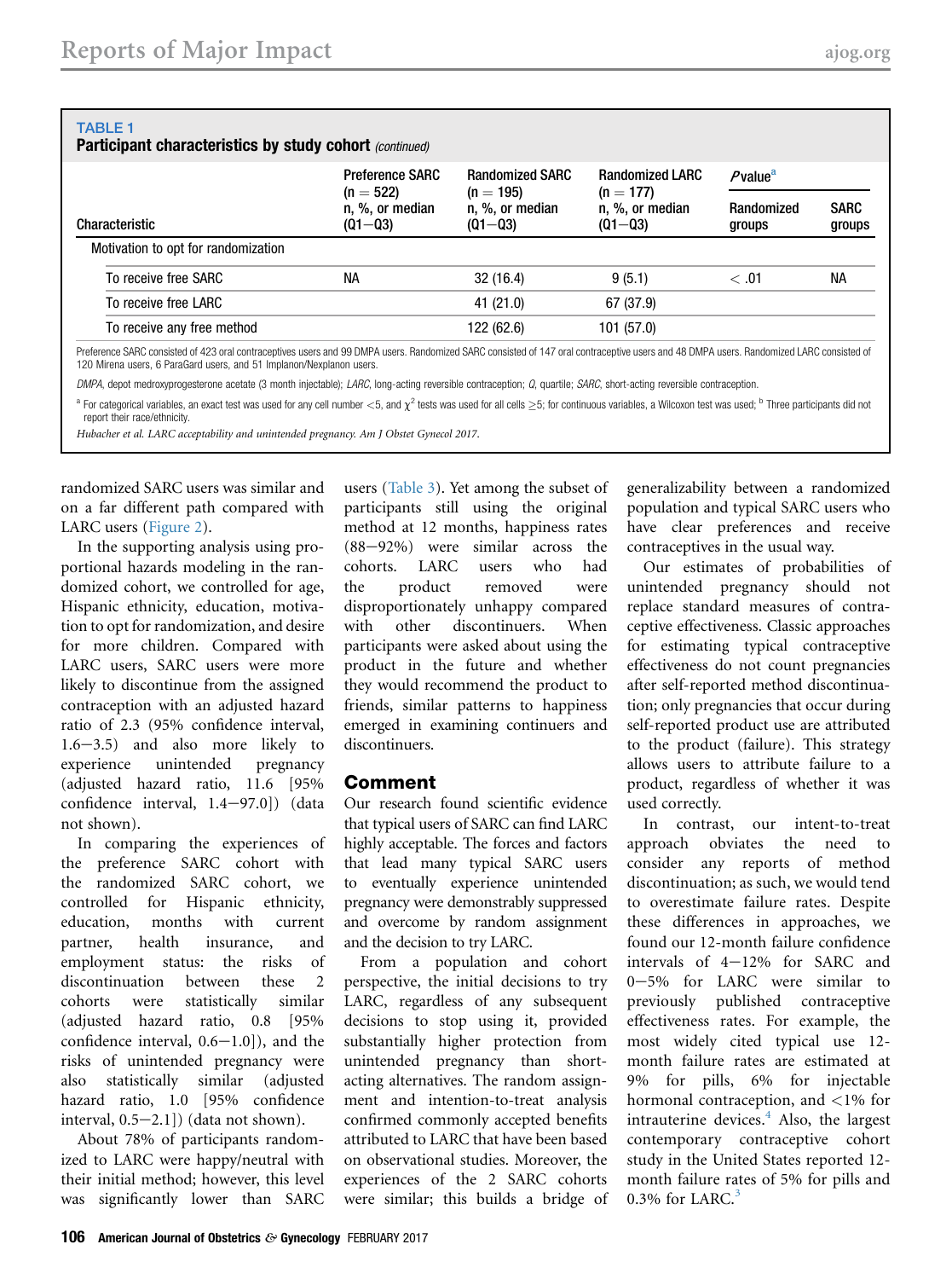# <span id="page-6-0"></span>TABLE 2

#### Probability of contraceptive method continuation and unintended pregnancy within 12 months<sup>a</sup>

| Variable                                                                     | Preference SARC<br>$(n = 512)$                                                                                                                        | <b>Randomized SARC</b><br>$(n = 195)$ | <b>Randomized LARC</b><br>$(n = 176)$                                  |
|------------------------------------------------------------------------------|-------------------------------------------------------------------------------------------------------------------------------------------------------|---------------------------------------|------------------------------------------------------------------------|
| Number discontinuing original method                                         | 188                                                                                                                                                   | 90                                    | 39                                                                     |
| Person-years                                                                 | 408.7                                                                                                                                                 | 154.2                                 | 152.0                                                                  |
| Probability of method continuation<br>(95% confidence interval) <sup>b</sup> | $63.3(58.9 - 67.3)$<br>$53.0(45.7 - 59.8)$<br>OC: $68.9(64.2 - 73.2)$<br>$0C: 58.1 (49.6 - 65.6)$<br>DMPA: 36.7 (27.1-46.3)<br>DMPA: 37.5 (23.7-51.3) |                                       | 77.8 (70.9-83.2)<br>Implant: 77.5 (70.2-84.8)<br>IUD: 78.4 (67.1-89.7) |
| Combining SARC preference and<br>randomized cohorts                          | OC: $66.5(62.3-70.3)$<br>DMPA: 37.0 (29.1-45.0)                                                                                                       |                                       |                                                                        |
| Reason for method discontinuation, n. %                                      |                                                                                                                                                       |                                       |                                                                        |
| Wanted to get pregnant                                                       | 11(5.9)                                                                                                                                               | 2(2.2)                                | 0(0.0)                                                                 |
| Not having sex                                                               | 26 (13.8)                                                                                                                                             | 7(7.8)                                | 0(0.0)                                                                 |
| Side effects                                                                 | 53 (28.2)                                                                                                                                             | 19 (21.1)                             | 30(76.9)                                                               |
| Inconvenience of getting more                                                | 20(10.6)                                                                                                                                              | 12 (13.3)                             | 0(0.0)                                                                 |
| Cost                                                                         | 20(10.6)                                                                                                                                              | 2(2.2)                                | 0(0.0)                                                                 |
| Got pregnant accidentally                                                    | 16(8.5)                                                                                                                                               | 6(6.7)                                | 0(0.0)                                                                 |
| Forgot to take them or misplaced them                                        | 10(5.3)                                                                                                                                               | 6(6.7)                                | 0(0.0)                                                                 |
| Other                                                                        | 2(1.1)                                                                                                                                                | 2(2.2)                                | 3(7.7)                                                                 |
| Forgot to get new packs                                                      | 2(1.1)                                                                                                                                                | 5(5.6)                                | 0(0.0)                                                                 |
| <b>IUD</b> expulsion                                                         | 0(0.0)                                                                                                                                                | 0(0.0)                                | 6(15.4)                                                                |
| No reasons given                                                             | 28 (14.9)                                                                                                                                             | 28 (31.1)                             | 0(0.0)                                                                 |
| Missing                                                                      | 0(0.0)                                                                                                                                                | 1(1.1)                                | 0(0.0)                                                                 |
| Number of unintended pregnancies                                             | 24                                                                                                                                                    | 10                                    | 1                                                                      |
| Person-years                                                                 | 419.1                                                                                                                                                 | 156.6                                 | 153.9                                                                  |
| Probability of unintended pregnancy<br>(95% confidence interval) $\text{c}$  | $5.5(3.7-8.1)$                                                                                                                                        | $6.7(3.6 - 12.1)$                     | $0.7(0.0-4.7)$                                                         |
| Combining SARC preference and<br>randomized cohorts                          | $0C: 6.1 (4.3 - 8.6)$<br>DMPA: 4.6 (0.2-12.2)                                                                                                         |                                       |                                                                        |

DMPA, depot medroxyprogesterone acetate (3 month injectable); IUD, intrauterine device; LARC, long-acting reversible contraception; OC, oral contraceptives; SARC, short-acting reversible contraception.

 $^a$  Eleven participants were lost to follow-up and are not included;  $^b$  Primary comparison between randomized groups:  $P < .001$ ; secondary comparison between SARC groups:  $P = .04$ ;  $^c$  Primary comparison between randomized groups:  $P = .01$ ; secondary comparison between SARC groups:  $P = .77$ .

Hubacher et al. LARC acceptability and unintended pregnancy. Am J Obstet Gynecol 2017.

Level of happiness with LARC was high in our population who was initially seeking SARC. Our overall estimate of happy (71%), combined with neutral feelings (7%), is somewhat consistent with levels of satisfaction with LARC  $(79-86%)$  from observational studies of women seeking LARC. ${}^{2}$  ${}^{2}$  ${}^{2}$  Because even the randomized population was initially seeking SARC, the half who started out on LARC perhaps began their experience on a lower trajectory of satisfaction, compared with the half who started their preferred method. Despite these findings, it certainly bears acknowledging that not all women want LARC, and it is clear that not all women will be satisfied with LARC.

Our results provide additional evidence for policy recommendations calling for wider access to LARC to improve reproductive health in the United States. For example, the American Academy of Pediatrics now recommends LARC as a first-line option for adolescents who choose not to be abstinent.<sup>12</sup> The American College of Obstetricians and

Gynecologists has issued similar recommendations.<sup>[13,14](#page-8-0)</sup>

For decades, LARC has been identified as the most cost-effective form of reversible contraception.<sup>[5,15,16](#page-8-0)</sup> The high expectations for LARC, based on observational research, largely assume that patterns of LARC use and resulting benefits can be expected in other populations; our study validates many of those assumptions.

Access to LARC is still lacking in the United States; product availability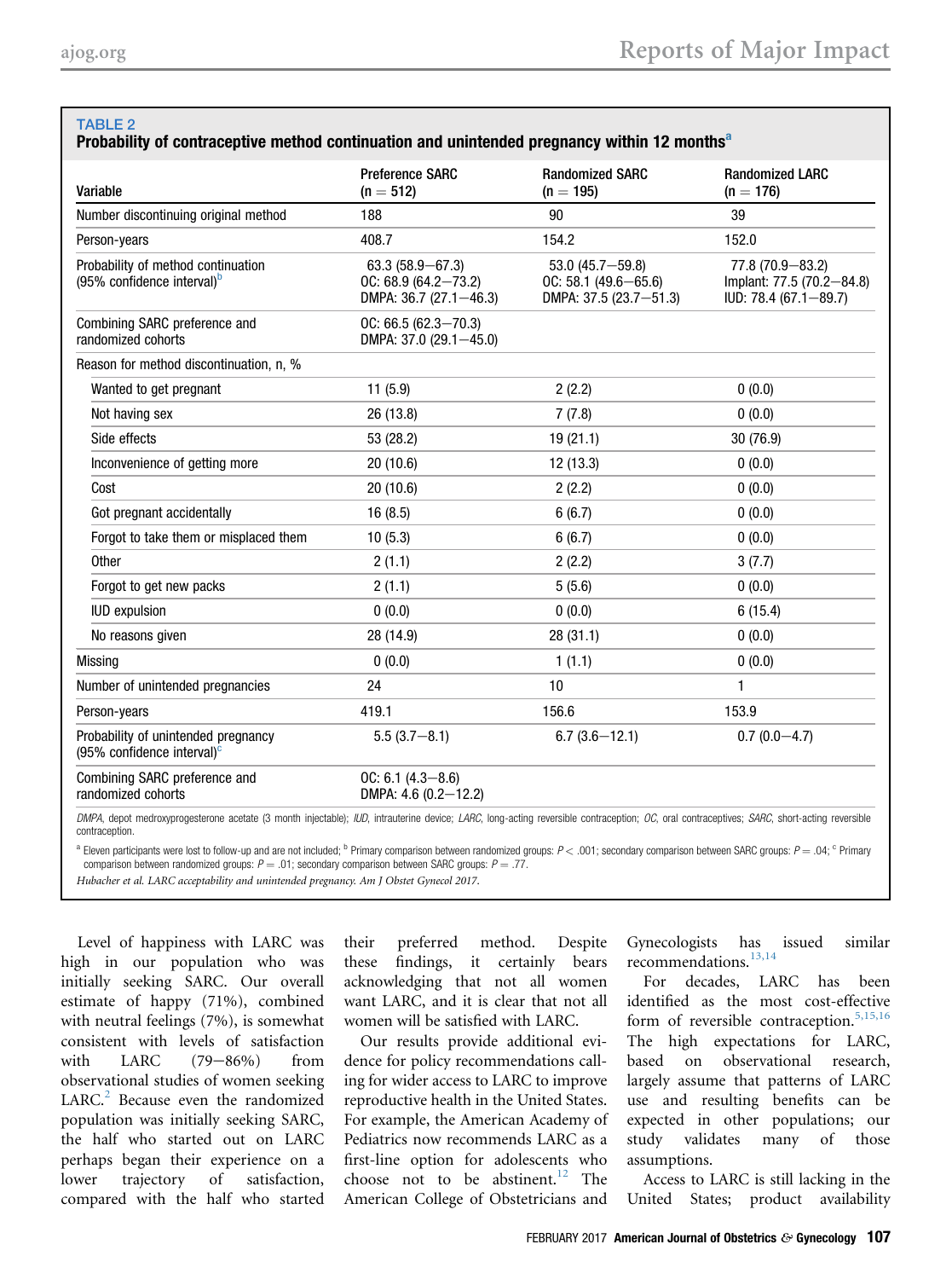<span id="page-7-0"></span>FIGURE 2





Hubacher et al. LARC acceptability and unintended pregnancy. Am J Obstet Gynecol 2017.

ranges from 32% to 56% in office-based facilities and 36% to 60% in Title X clinics.<sup>[17](#page-8-0)</sup> Providers cite lack of training, inadequate reimbursement, and stocking problems (high upfront costs of LARC discourage providers from keeping adequate supplies). $18$ 

In a nationwide survey of family physicians, less than half offered intrauterine device counseling or services, yet 95% of those interviewed believed that their patient population would be receptive to learning about the intrauterine device.<sup>19</sup> Patient cost barriers, however, are fading with Medicaid expansion and with passage and more complete implementation of the Affordable Care Act.<sup>[20-22](#page-8-0)</sup> However,

many states are still underperforming in terms of removing the cost barriers.

The main weakness of our study is that complete interchangeability of contraceptive regimens at a family-planning consultation is not a practical concept. Clients should always make final decisions about what product to use, and for many, LARC and SARC are not substitutable. For LARC, fear of pain/ injury from insertion or continued use is an obstacle to uptake; aversion to implanted devices also deters use.<sup>[8](#page-8-0)</sup> A 2012 internet survey of 382 US women aged  $18-29$  years found varied interest in trying an intrauterine device: 48% were unsure, 20% were interested, and 32% were not interested. $^{23}$  $^{23}$  $^{23}$ 

External validity of our findings are limited by a willingness to be randomized to a therapy and the fact that we recruited only women with good follow-up potential. Our results, however, provide many SARC users with new evidence and encouragement to consider trying LARC, given the high acceptability and proven higher protections from unintended pregnancy. In no way should our results be used to limit contraceptive choices.[24,25](#page-8-0)

The previously cited limitation also ties in with our decision not to apply strict intent-to-treat data analysis

#### TABLE 3

Measures of satisfaction with initial method as assessed at 12 months, by cohort and method discontinuation status

|                                                                            | Total <sup>a</sup>                 |                                    |                             | <b>Continuing users</b>            |                                   |                             | <b>Discontinuers</b>               |                                   |                            |
|----------------------------------------------------------------------------|------------------------------------|------------------------------------|-----------------------------|------------------------------------|-----------------------------------|-----------------------------|------------------------------------|-----------------------------------|----------------------------|
| Measure                                                                    | Pref<br><b>SARC</b><br>$(n = 489)$ | Rand<br><b>SARC</b><br>$(n = 188)$ | Rand<br>LARC<br>$(n = 172)$ | Pref<br><b>SARC</b><br>$(n = 308)$ | Rand<br><b>SARC</b><br>$(n = 98)$ | Rand<br>LARC<br>$(n = 135)$ | Pref<br><b>SARC</b><br>$(n = 181)$ | Rand<br><b>SARC</b><br>$(n = 90)$ | Rand<br>LARC<br>$(n = 37)$ |
| Level of happiness with method,<br>% distribution <sup>b,c</sup>           |                                    |                                    |                             |                                    |                                   |                             |                                    |                                   |                            |
| Happy                                                                      | 79.6                               | 75.5                               | 71.5                        | 89.6                               | 91.8                              | 88.1                        | 62.4                               | 57.8                              | 10.8                       |
| <b>Neutral</b>                                                             | 11.0                               | 13.8                               | 7.0                         | 3.9                                | 5.1                               | 5.2                         | 23.2                               | 23.3                              | 13.5                       |
| Unhappy                                                                    | 9.4                                | 10.6                               | 21.5                        | 6.5                                | 3.1                               | 6.7                         | 14.4                               | 18.9                              | 75.7                       |
| Would use method again in<br>future, % <sup>b,c,d</sup>                    | 87.9                               | 80.8                               | 75.6                        | 96.1                               | 93.5                              | 89.6                        | 74.0                               | 66.7                              | 24.3                       |
| Recommended that a friend/relative<br>try the method, % <sup>b,c,d,e</sup> | 81.1                               | 68.9                               | 79.3                        | 88.7                               | 75.0                              | 89.4                        | 68.2                               | 62.0                              | 43.2                       |

LARC, long-acting reversible contraception; Pref, preference; Rand, randomized; SARC, short-acting reversible contraception.

<sup>a</sup> Missing data on satisfaction variables: pref SARC (n = 23), rand SARC (n = 7), and rand LARC (n = 4);  $\frac{b}{r}$  / 0.05 for total column comparisons;  $\frac{c}{r}$  /  $\frac{1}{\sqrt{2}}$  .05 for discontinuing user column comparisons;  $d P < 0.05$  for continuing user column comparisons;  $e^e$  Among those who discussed the topic with a friend or relative.

Hubacher et al. LARC acceptability and unintended pregnancy. Am J Obstet Gynecol 2017.